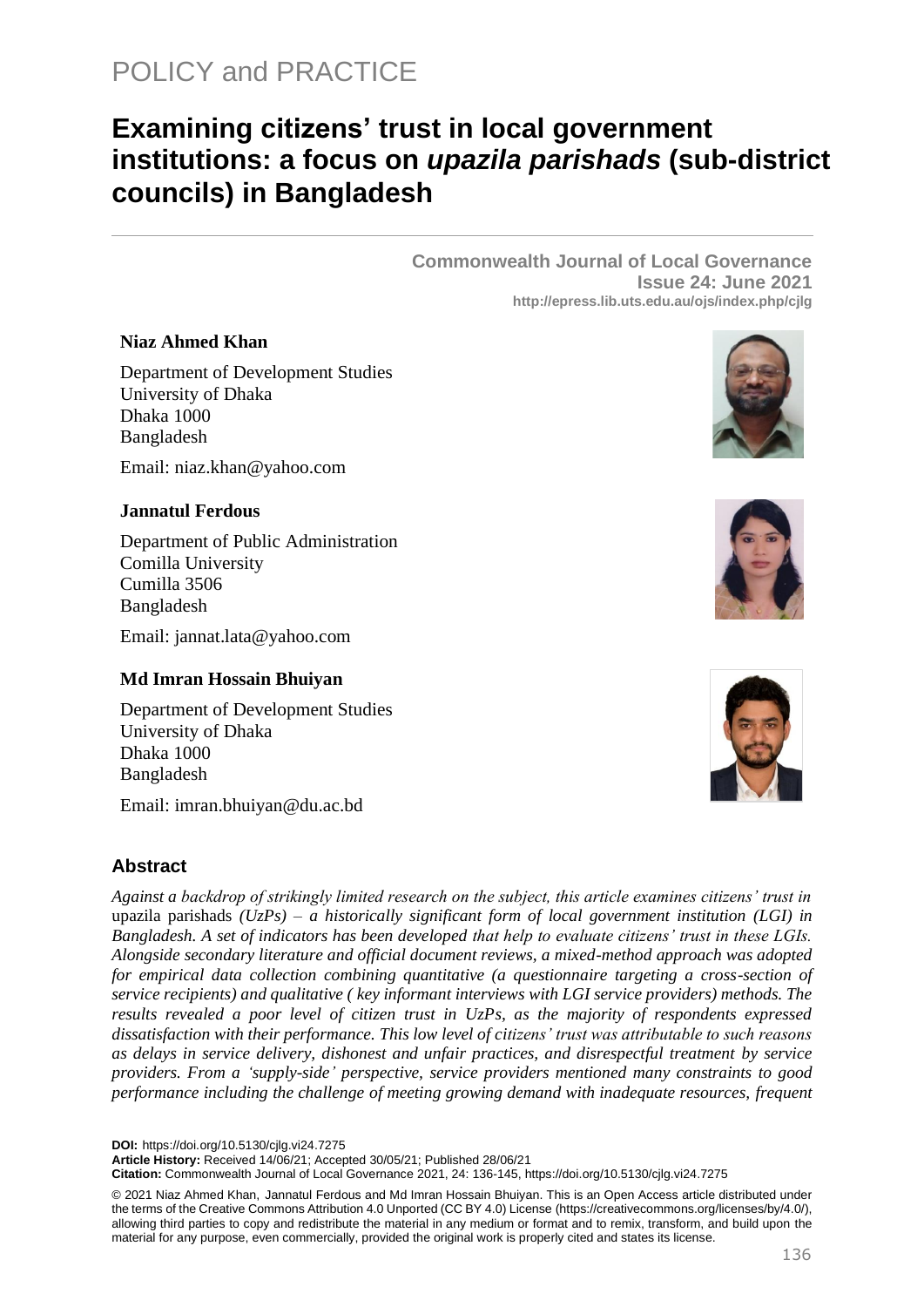*staff transfers, limited scope for training on modern technologies, and pressure and interference from influential elites.*

**Key words:** Trust, performance, local governance, local government institution, *upazila parishad*, Bangladesh

# **Introduction**

In recent years, government institutions in developing countries have undergone reforms spurred by factors and processes such as globalisation, financial reforms, democratisation, and pressure for increased participation in policy-making and implementation by actors from the private and third sectors (Mzee 2012). Government institutions are expected to develop trustful relationships with nongovernment actors to administer these transformations, reinforce legitimacy, and improve partnerships through which they can effectively execute public policies (Jamil and Askvik 2016). Against this backdrop, it is argued that raising citizens' trust in government organisations is a prerequisite for good governance and fruitful execution of policies (Kim 2005). A well-performing democratic system is usually built upon citizens' trust, without which social cohesion may decline. It is, therefore, widely accepted that trust is a significant indicator for revealing how well government institutions are dealing with the common issues they face (Jamil and Askvik 2013).

Among a wide array of public institutions, local government institutions (LGIs) are broadly responsible for delivering basic public services with the goal of ensuring citizens' well-being at the local level (Makorere 2012). Across the multiple tiers of local government in Bangladesh in both rural and urban areas, LGIs deliver a wide range of public services to local citizens. This article explores the level of citizens' trust in a significant form of LGI – the *upazila parishad* (sub-district council), by focusing on identifying and defining a critical factor that affects citizens' level of trust, namely LGIs' performance in service delivery.

# **Institutional trust and performance in service delivery**

Trust can be described as an effective way of lessening transaction expenses in any societal, financial and political affiliation (Fukuyama 1995). It is considered one of the significant assets that an organisation can hold. Trust in public institutions promotes democratic involvement, financial sustainability and effective governance. In its absence, mistrust between the government and its people can lead to an absolute refusal by citizens to partake in or approve government activities (Parker et al. 2008). Good performance by government organisations is necessary to execute the preferred policies, ensure enhanced service delivery and, ultimately, gain citizens' trust. If public services can be delivered efficiently and people's living standards improved, citizens' trust in government entities can simultaneously increase (Lame and Papa 2016).

From a theoretical perspective, trust in government organisations may be viewed as an outcome of government performance, and likewise institutional trust as an outcome of institutional performance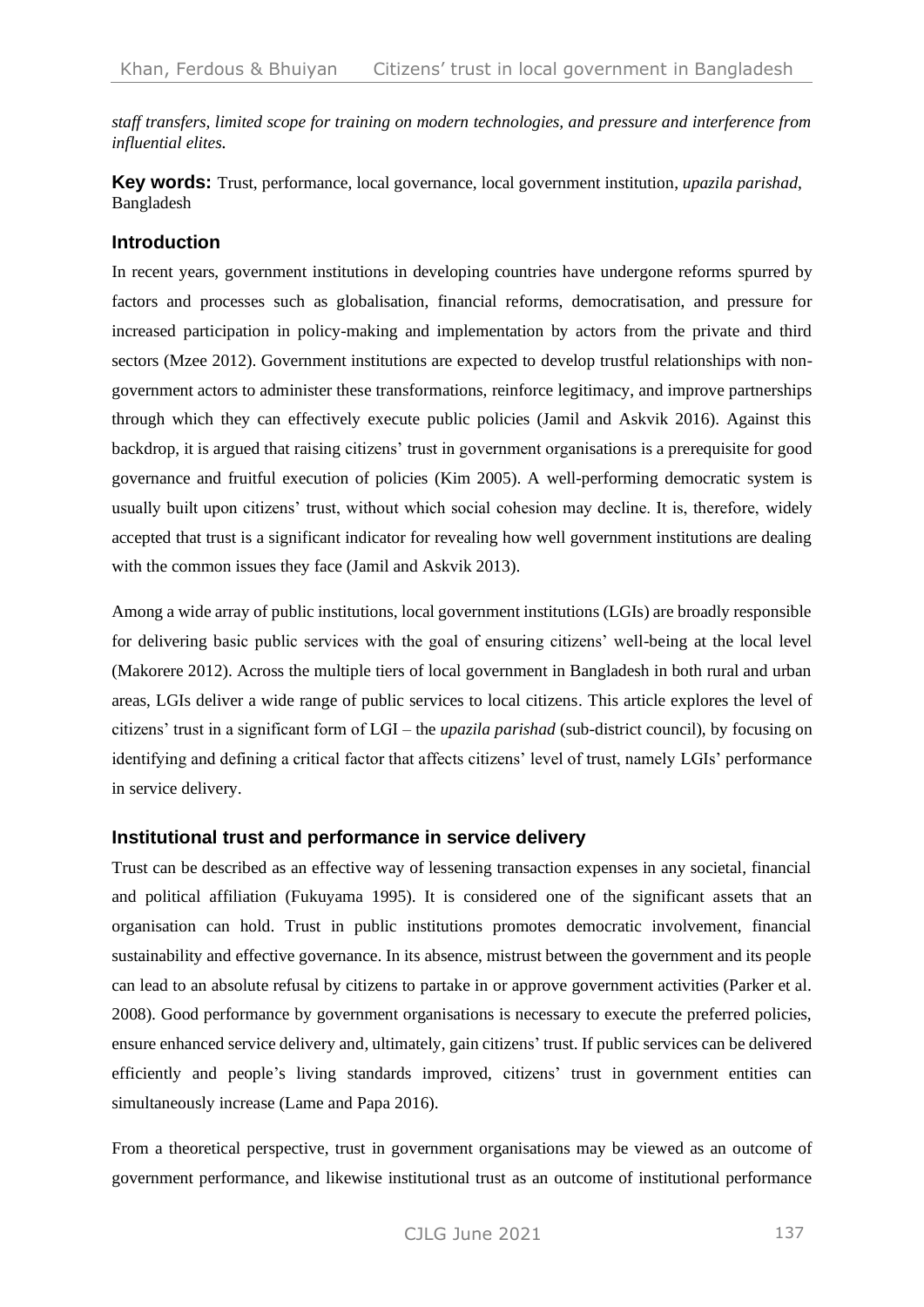(Baniamin et al. 2019). It may be argued, therefore, that trust and mistrust in government organisations are sensible reactions by people to the performance of those organisations (Liu 2015). Mistrust in government is frequently attributed to lower-than-expected performance by government agencies (Yang and Holzer 2006). At the sub-national and local level, citizens' trust in government institutions is mainly affected by 'micro' performance issues related to variations in service delivery (Bouckaert and van de Walle 2003a). In this regard, researchers have used various indicators to evaluate the performance of an organisation. Evans (2012) focused on the quality aspect of performance, which can be measured through such indicators as excellence, reliability, reduction of waste, promptness of delivery, adequacy of policies and processes, delivering a good product, completion of tasks on time and client satisfaction. Looking from a different perspective, to consider personal attributes of government institution staff, Askvik and Jamil (2013) used indicators such as credible commitments, benevolence, honesty, competence and fairness to evaluate trust in public institutions. Parker et al. (2008) similarly emphasised individual characteristics, including the knowledge and capability of an administrator and their performance as a 'duty-bearer', to measure the trustworthiness of an organisation.

# **LGIs in the Bangladesh context**

Bangladesh has a long and chequered history of forming and encouraging (or otherwise) LGIs (Khan 2016). The constitution of the country confirms the legal status of local government, and several Acts promulgated by parliament spell out mandates and pertinent features of LGIs (Khan 1997). Currently, there are two distinct groups of LGIs in Bangladesh: rural and urban. In the rural context, local government follows a hierarchical scheme involving three layers: the lowest tier union *parishad*, the sub-district *upazila parishad* (UzP), and the district-level *zilla parishad*. Meanwhile, urban local government consists of city corporations and *pourashavas* (municipalities) (Panday 2011).

This study is concerned with citizens' trust in UzPs, based on their performance. This middle-layer local government unit was launched in the early 1980s by the non-democratic regime led by an army general. Subsequently, after the fall of that regime in 1990, the new politically elected government discontinued selected major policies of the erstwhile regime including the UzP. However, the UzP was reinstated by the next political government in 2009, after a break of some 18 years (Panday 2011). The UzP continues to be a significant layer of the political–administrative interface in delivering government programmes, as it provides a connection between central and local government (Rahman 2012). Currently, UzPs are headed by elected political representatives (Ahmed et al. 2011), while an administrative cadre officer is posted as the *upazila nirbahi* (sub-district executive) officer (UNO) and secretary to the UzP. The UNO monitors and coordinates various programmes and services of the 'line departments' (ie the service-providing agencies that sit under various ministries). In the UzP there are about 17 line departments providing various services to citizens (Yasmin et al. 2017). The UzP also has several standing committees which monitor the activities of the line departments and its core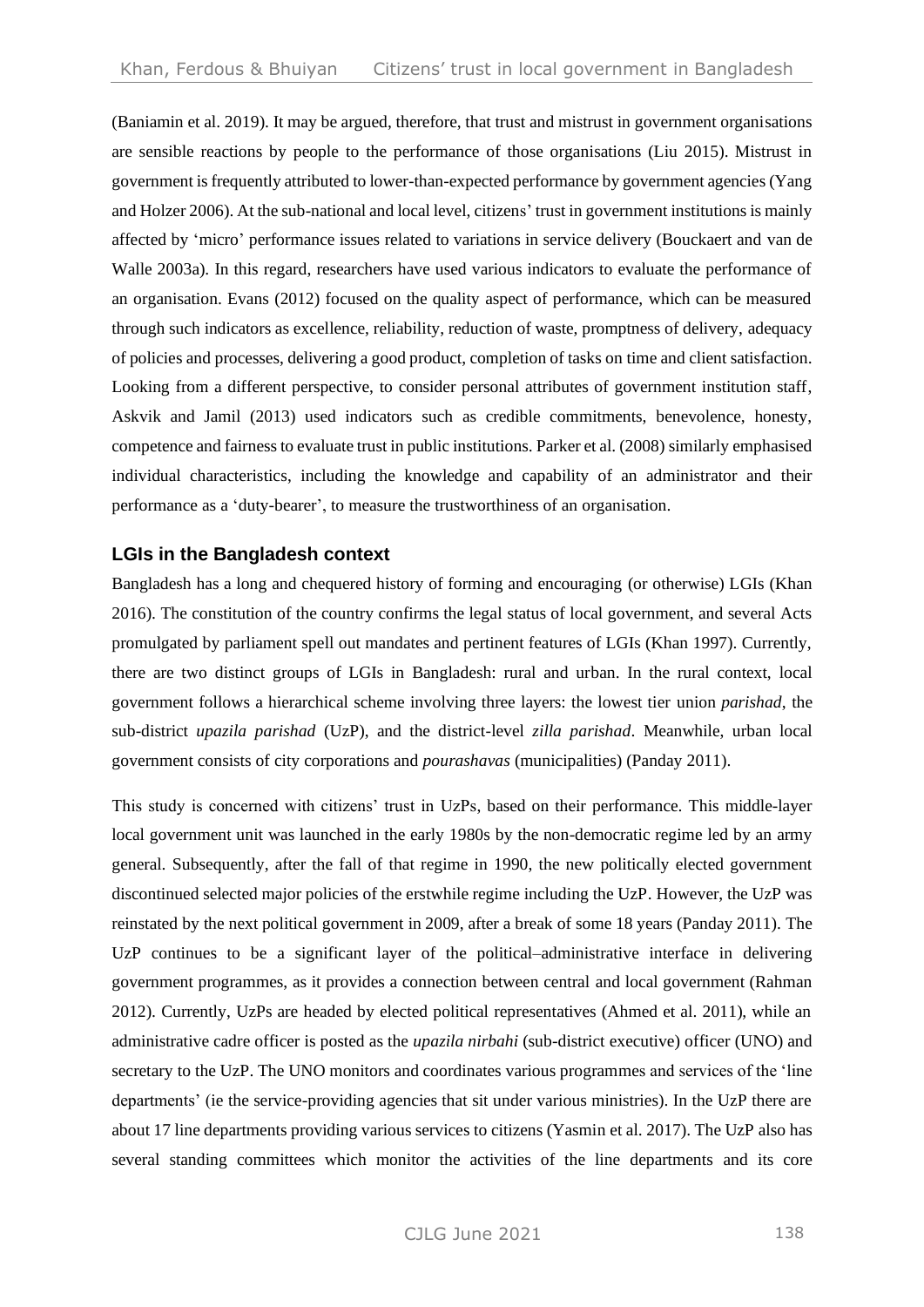developmental activities. Key responsibilities of the UzP and the associated line departments include programmes related to infrastructure development; agricultural development; social protection; and social services – notably health and education (Habib 2009).

#### **Methodological considerations**

In this paper, 'trust' is assessed in relation to the performance of the participating LGIs in service delivery. In this regard, the study examined the activities and performance of each UzP studied along with its most prominent line departments in delivering and monitoring such major public services as health, education, family planning, land registry services, agriculture, fisheries work, livestock management and social protection. Drawing on the key literature (Mark and Nayyar-Stone 2002; Bouckaert and van de Walle 2003b; Aguinis 2009; Cheema and Popovski 2010; Evans 2012; Jamil and Askvik 2015), the authors judged the factors of timeliness, demand fulfilment, consistency, maintenance of rules and regulations, willingness to promote well-being, respectfulness to citizens, skills and knowledge, fairness and equality in treatment and honesty as the most significant in influencing the level of trust in LGIs. These factors were therefore used to draw up the study's analytical framework (see Figure 1).





Source: Developed by the authors based on Mark and Nayyar-Stone (2002); Bouckaert and van de Walle (2003b); Aguinis (2009); Cheema and Popovski (2010); Evans (2012); Jamil and Askvik (2015)

The study adopted a mixed-methods approach combining both qualitative and quantitative elements in the collection and analysis of primary data. A questionnaire survey was conducted to collect quantitative data from citizens who had recently solicited and received services from selected UzPs. Additionally, key informant interviews (KIIs) were conducted to capture qualitative data from the service providers and local government representatives to understand the 'supply-side' perspective. Respondents for the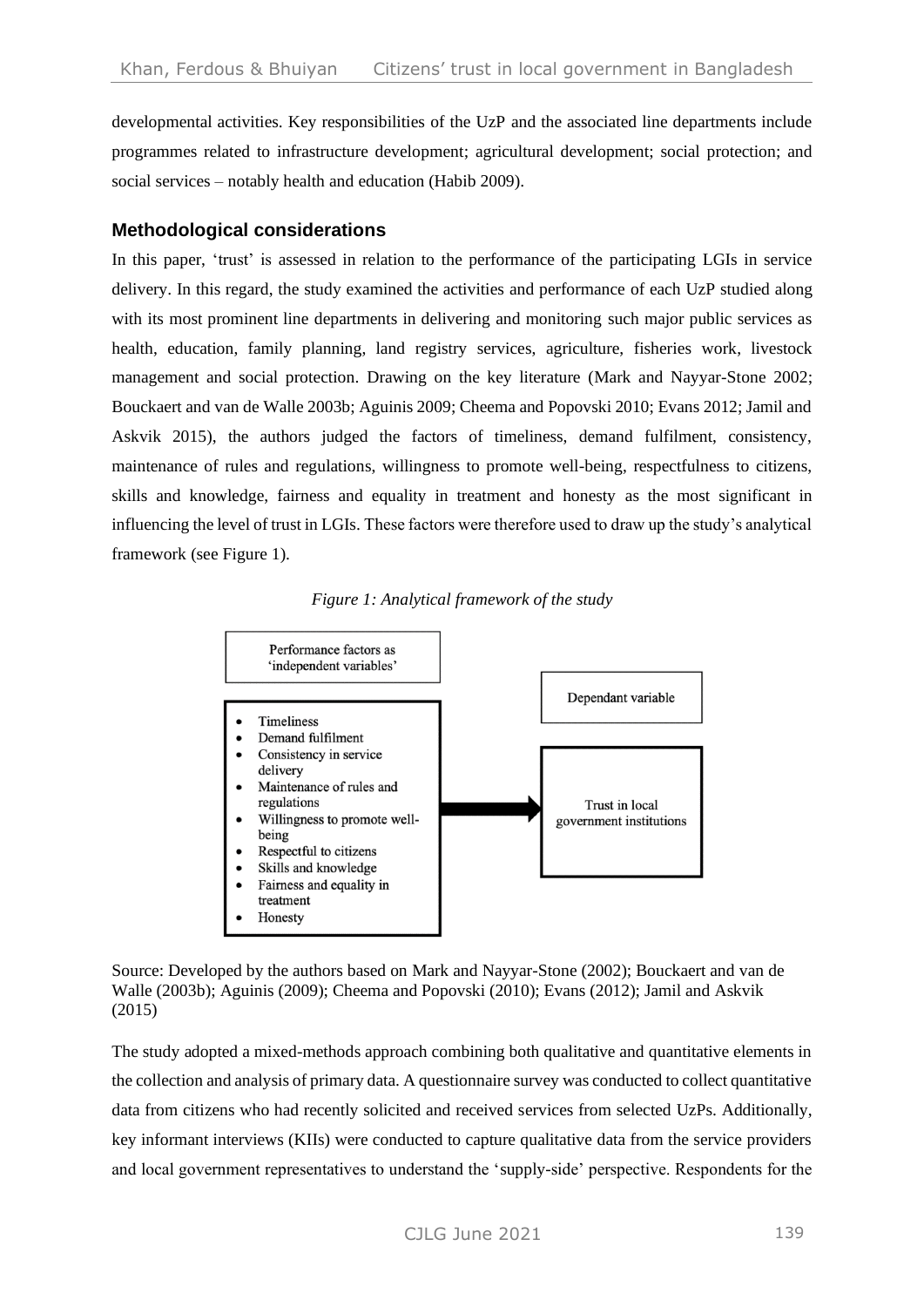survey and the KIIs were chosen purposively from five selected UzPs. Survey respondents were selected based on their (reported) history and experience of recent interactions with their respective UzPs, and their willingness to respond. The research was conducted intermittently between September 2019 and January 2020.

The selected UzPs were Adarsha Sadar, Laksham, Chowddagram, Chandina and Sadar Dakshin, all within the Cumilla district in Bangladesh. They were selected on the basis of accessibility to the researchers, a relatively long history of establishment and consolidation, and variations in both geography and territorial size. A total of 100 respondents were surveyed from the selected UzPs, and 15 key informants were interviewed. In terms of gender composition, 70 of the survey respondents were male and 30 were female, while 10 of the key informants were male and five were female. Initially the questionnaire was distributed among 129 targeted respondents. Nine persons declined to respond citing 'personal reasons' while 12 questionnaires were found incomplete, and, among the rest, eight did not pass the quality control criteria. The response rate, thus, was about 78%. Following the principle of 'methodological pluralism' (Khan 2018), the data collected through both quantitative and qualitative methods was triangulated and checked for validity.

| <b>Study area</b><br>(UzP) | <b>District</b> | <b>Criteria for selecting</b><br>respondents                      | Type of research<br>methods used | Number of<br>respondents |  |
|----------------------------|-----------------|-------------------------------------------------------------------|----------------------------------|--------------------------|--|
| Adarsha Sadar              | Cumilla         | Elected representatives and<br>designated government<br>officials | Key informant interviews         | $5*3 = 15$               |  |
| Laksham                    |                 |                                                                   | (KIIs)                           |                          |  |
| Chowddagram                |                 |                                                                   |                                  |                          |  |
| Chandina                   |                 | General citizens                                                  | Questionnaire survey             | $5*20 = 100$             |  |
| Sadar Dakshin              |                 |                                                                   |                                  |                          |  |

*Table 1: Study locations criteria used to select respondents, and number of respondents*

# **Key Findings**

This section presents the major findings of the study in two sub-sections. The first sub-section focuses on observations from the questionnaire survey, while the second captures views arising out of the KIIs. Quantitative data, collected from the service recipients through the questionnaire survey, is presented statistically in the first sub-section.

# *Observations from the survey*

To examine the level of citizens' trust in their LGI, data was collected by developing a six-point Likerttype scale to record responses of service recipients for each of the variables identified in the analytical framework. The responses relate to the overall experience of the respondents regarding commonly received services, notably health, land registry activities, agriculture and social protection. The Likerttype scale allowed categorisation of responses as 'excellent', 'very good', 'good', 'average', 'bad', and 'very bad' with descending values of 6 to 1 respectively. The first three categories from 'excellent' to 'good' denote a positive evaluation, while the other three denote a negative evaluation against the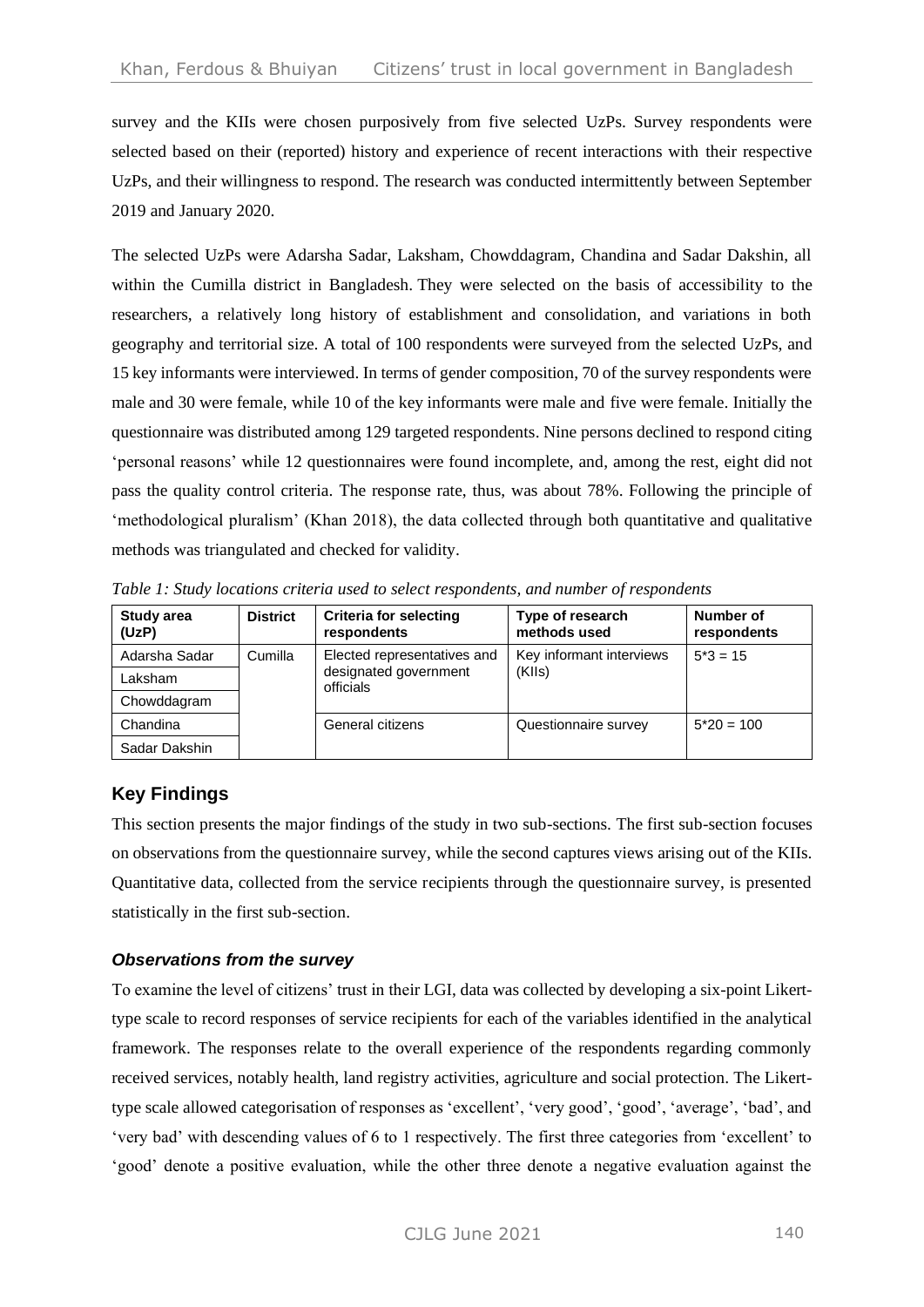variables. The six-point scale was developed after careful pre-testing of the survey questionnaire on two pilot groups in two selected rural locations. The purpose of the pre-testing exercise was to ensure that the respondents understood the questions and could complete the response within the stipulated time. The survey responses are presented in Table 2.

Based on the methodology described above, the survey results indicate the extent to which various performance factors may affect citizens' trust. For example, to measure 'timeliness', the survey covered services such as national identity card registration, land registration and birth registration. The data shows that 40% of respondents rated the timeliness of service delivery from 'good' to 'excellent', while 60% rated it as 'average' to 'very bad'.

| <b>Criteria</b>                                | <b>Excellent</b> | Very good | Good | Average | <b>Bad</b> | Very bad |
|------------------------------------------------|------------------|-----------|------|---------|------------|----------|
| <b>Timeliness</b>                              | 5%               | 15%       | 20%  | 20%     | 30%        | 10%      |
| Demand fulfilment                              | 5%               | 19%       | 14%  | 33%     | 7%         | 22%      |
| <b>Consistency in service</b><br>delivery      | 5%               | 10%       | 25%  | 40%     | 15%        | 5%       |
| <b>Maintenance of rules</b><br>and regulations | 5%               | 10%       | 25%  | 40%     | 15%        | 5%       |
| <b>Willingness to promote</b><br>well-being    | 15%              | 30%       | 20%  | 17%     | 13%        | 5%       |
| <b>Respectfulness to</b><br>citizens           | 5%               | 12%       | 10%  | 33%     | 24%        | 16%      |
| <b>Skills and knowledge</b>                    | 10%              | 17%       | 22%  | 28%     | 20%        | 3%       |
| <b>Fairness and equality in</b><br>ltreatment  | 7%               | 12%       | 10%  | 29%     | 27%        | 15%      |
| Honesty                                        | 6%               | 13%       | 20%  | 35%     | 11%        | 15%      |

*Table 2: Questionnaire survey responses regarding the performance of LGIs*

Unfair as well as corrupt practices and disrespectful behaviour towards service recipients emerged as the major reason for citizens' dissatisfaction with the performance of their LGI, which over time are likely to erode trust. One critical concern expressed by most respondents was the lack of attention or sensitivity on the part of LGI service providers to the needs and voices of service recipients. Moreover, consistency in service delivery is often found to be lacking, and respondents candidly noted that many service providers do not have the skills or knowledge to deliver services in an efficient and consistent manner. Of all the indicators, however, the most negative rating went to the way service providers treat recipients. Getting fair and respectful treatment from service providers is what recipients are mostly concerned about, and in dire need of. Respondents mentioned that the standard rules and regulations are often not followed properly during the delivery of services and bypassed in dealings with influential local people. By contrast, a large segment of common people experience maltreatment by administrative officials.

With regard to fulfilling citizens' demands for services, 62% of respondents rated the performance of the LGIs from 'average' to 'very bad'. It is heartening to note, however, that the majority of the service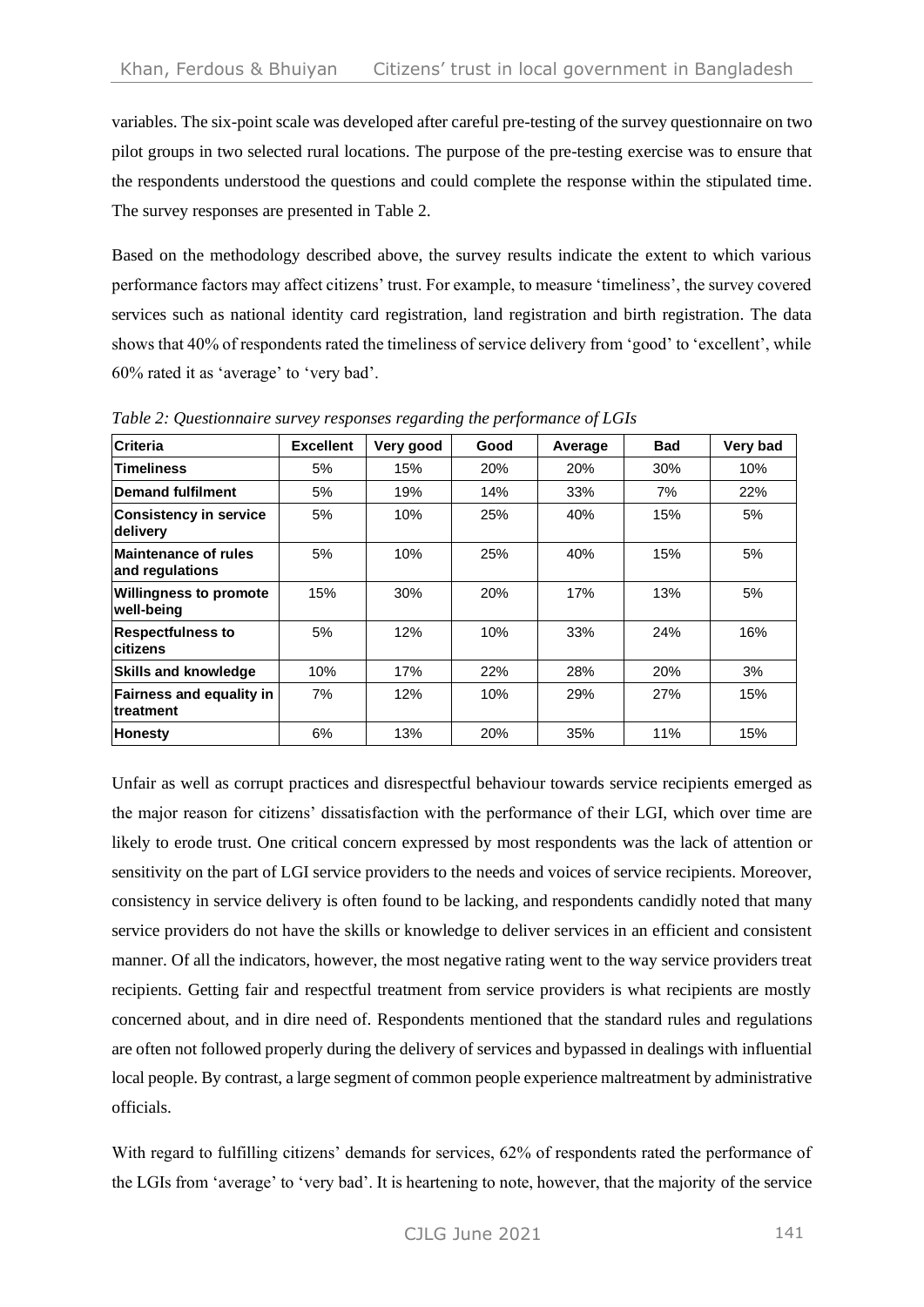recipients still remain optimistic about the willingness of the service providers to improve the standard of service delivery. Some 65% of respondents believe that the institutional actors at their LGI are committed to ensuring the well-being of the citizens if provided with sufficient resources.

#### *Observations from the interviews*

The qualitative data collected through the KIIs has been analysed by applying the narrative analysis method (Allen 2017) and is summarised in this sub-section to complement the findings from the quantitative data. The interview responses capture the 'supply-side' perspective of service providers and LGI representatives to explain their performance in service delivery. The findings reveal that LGIs are struggling to meet rising demand for services among citizens, whose awareness level has risen significantly in recent years. Key informants noted that this has been driven by exponential growth in the use of the internet and social media, awareness-raising activities by non-government organisations, and improved transportation facilities in rural areas. Service providers point to the insufficiency of financial and human resources in the operational sections and line departments of their UzPs, which thwarts their capacity to deliver various services in a timely and efficient manner. Moreover, the frequent transfer of government officials restricts their ability to maintain consistency in service delivery and causes poor performance. The service providers also refer to the undue influence of political elites, which often demand that in cases that affect them the local administration deviate from standard rules and procedures. Furthermore, the lack of training on modern technologies, and the difficulty in effectively integrating information and communication technologies (ICT) into the routine delivery of services, contribute to a low level of skills and knowledge.

The need to serve a vast and rapidly growing population with limited human, technical and financial resources creates a vicious cycle of 'lower level of performance – lower level of trust', in which service delivery becomes delayed, inconsistent and inequitable. Moreover, the pressure from locally influential people who demand preferential access to services further limits the capacity of LGIs to provide services to all citizens fairly, promptly and respectfully.

Responding to these key constraints facing service providers, the key informants suggested the following policy measures. First, the quantity and quality of human resources at the LGIs need to be enhanced through systematic strategic planning and review of needs and capacities. As well as LGIs recruiting more qualified staff, the existing service providers need to be trained in ICT and other relevant technologies to improve the service delivery process. Second, more ICT tools need to be deployed in relevant sections and line departments to ensure integration with modern technologies and allow timely and efficient delivery of services. Third, the allocation of resources between different offices within the LGIs needs to be rationalised through a central strategic planning and review process by the relevant ministries (especially those of local government, finance and public administration). Fourth, innovative means of recruiting and engaging more service providers need to be explored; this could include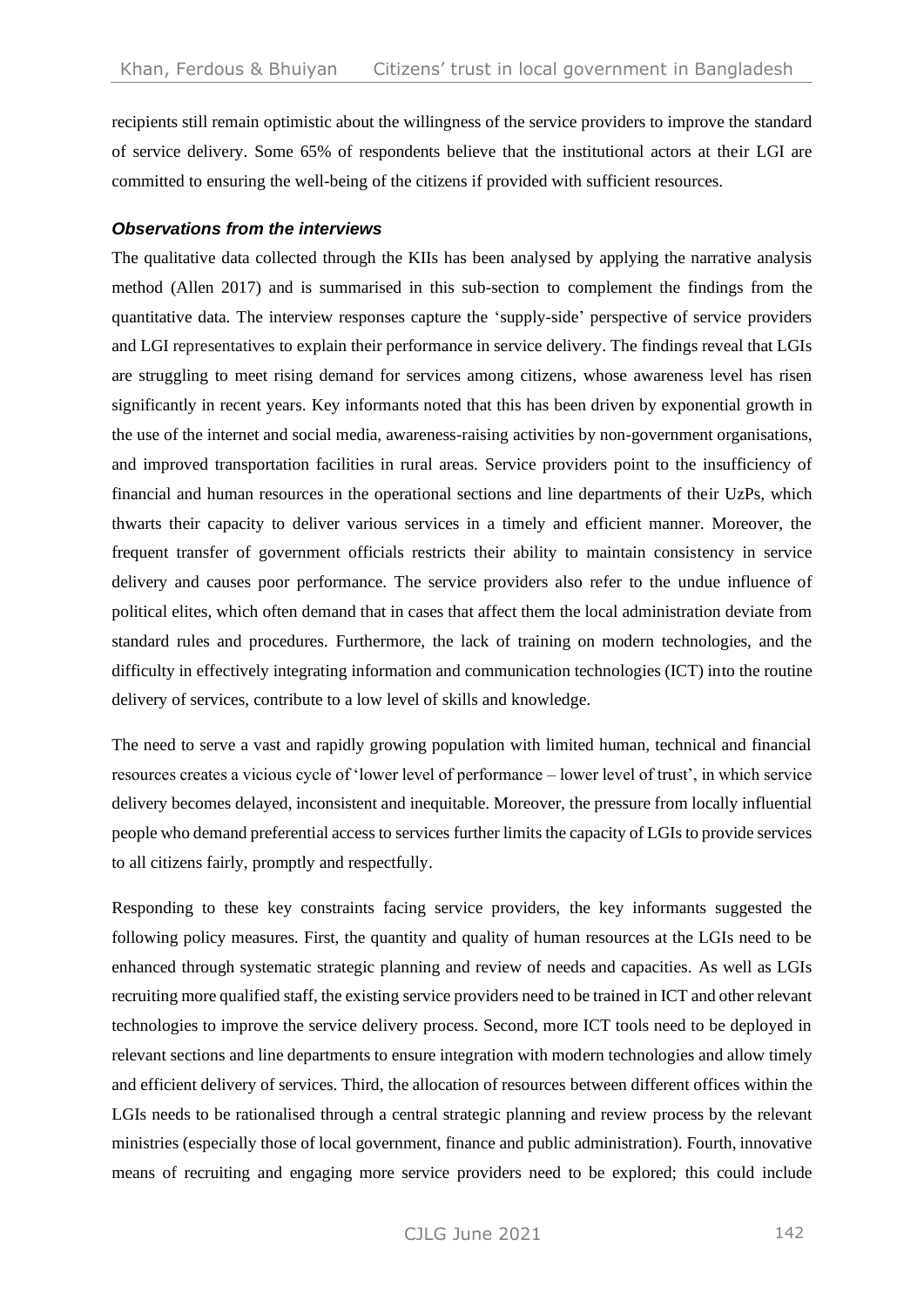contract or fixed-term engagements based on specific skills and expertise, and/or partnerships with relevant non-government and private sector actors. Fifth, transferring provision of some basic services (notably primary health, agricultural extension and social welfare) to the village level, by setting up local offices at the union *parishad*, could offset the high demand for services from the UzP.

# **Summing-up**

This study examined citizens' trust in LGIs in the context of a developing country (Bangladesh), through the lens of local citizens' (service recipients) satisfaction regarding the LGIs' performance in delivering services. A set of performance factors was identified, and citizens' trust in the LGIs was assessed by evaluating the responses of service recipients against those variables. The findings (following a careful triangulation of quantitative and qualitative data) show that a large segment of the population remains dissatisfied with the extent of the services and the manner of their delivery, the treatment of service recipients by providers, and the quality of the services. This dissatisfaction with the performance of LGIs is expected to be correlated with lower levels of citizen trust in those institutions.

The majority of survey respondents expressed dissatisfaction about delays in service delivery, dishonest and corrupt practices, and unfair and disrespectful treatment by service providers. From the 'supply side', service providers reported the challenge of serving a vast population with inadequate human, technical and financial resources as the critical constraint in meeting citizens' expectations for effective service delivery. Furthermore, frequent transfers of officials at the LGIs, limited scope for training on modern technologies, and local pressure and interference from influential elites seeking preferential access to services also contribute to ineffective service delivery. As a result, there remains a considerable gap between the expectations of citizens and the performance of LGIs, which needs to be addressed. Systemic institutional reforms (including strategic review and planning) and improvements in human, financial and technological resources are needed to help enhance the performance of the LGIs.

The scope of this study was limited to a particular tier of local government. There is scope for further research concerning citizens' trust in other tiers of LGIs (eg at the district and village levels) and in a variety of contexts (eg urban, rural, and diverse socio-economic and geographical settings). Moreover, this study was restricted to the evaluation of institutional trust in terms of the performance of UzPs in providing selected public services. The issues and implications of trust could be examined from other perspectives, and research regarding citizens' trust in other public and parastatal organisations beyond LGIs may be very worthwhile. Overall, the authors recommend that questions concerning citizens' trust in government institutions receive fuller and immediate attention from both academics and practitioners.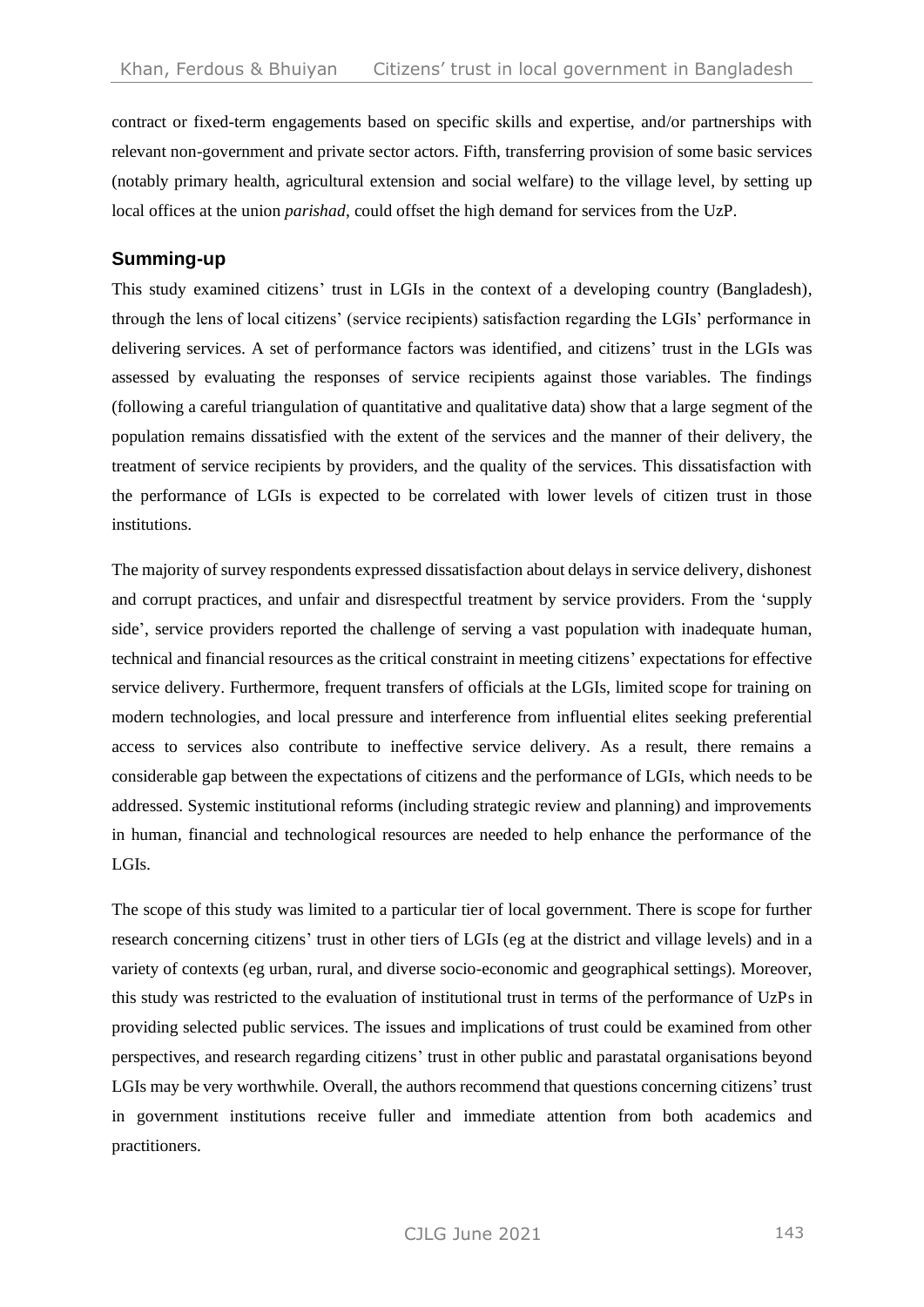# **Declaration of conflicting interest**

The authors declared no potential conflicts of interest with respect to the research, authorship, and/or publication of this article.

# **Funding**

The authors received no financial support for the research, authorship or publication of this article.

#### **References**

Aguinis, H. (2009) *Performance management*. Upper Saddle River, NJ: Pearson/Prentice Hall.

- Ahmed, N., Ahmed, T. and Faizullah, M. (2011) *Working of upazila parishad in Bangladesh: A study of twelve upazilas.* Dhaka: UNDP.
- Allen, M. (2017) *The SAGE encyclopedia of communication research methods*. Thousand Oaks: SAGE Publications, Inc. <https://doi.org/10.4135/9781483381411.n368>
- Askvik, S. and Jamil, I. (2013) The institutional trust paradox in Bangladesh. *Public Organization Review*, 13 (4), 459–476.<https://doi.org/10.1007/s11115-013-0263-6>
- Baniamin, H.M., Jamil, I. and Askvik, S. (2019) Mismatch between lower performance and higher trust in the civil service: Can culture provide an explanation? *International Political Science Review,*41 (2), 192– 206.<https://doi.org/10.1177/0192512118799756>
- Bouckaert, G. and van de Walle, S. (2003a) Quality of public service delivery and trust in government. In: Salminen, A. (ed) *Governing networks: EGPA yearbook*, (pp. 299–318). Amsterdam: IOS Press.
- Bouckaert, G. and van de Walle, S. (2003b) Comparing measures of citizen trust and user satisfaction as indicators of 'good governance': Difficulties in linking trust and satisfaction indicators. *International Review of Administrative Sciences*, 69 (3), 329–343. <https://doi.org/10.1177/0020852303693003>
- Cheema, G.S. and Popovski, V. (eds) (2010) *Building trust in government: Innovations in governance reform in Asia.* New York: United Nations University.
- Evans, J.R. (2012) *Quality and performance excellence: Management, organization and strategy.* New Delhi: Cengage Learning India Pvt. Ltd.
- Fukuyama, F. (1995) *Trust: The social virtues and the creation of prosperity.* New York: Free Press.
- Habib, B.W. (2009) All about upazila parishad. *The Daily Star.* Available at: [https://www.thedailystar.net/news](https://www.thedailystar.net/news-detail-72392)[detail-72392](https://www.thedailystar.net/news-detail-72392)
- Jamil, I. and Askvik, S. (2013) Citizens' trust in public officials: Bangladesh and Nepal compared. In: Jamil, I., Askvik, S. and Dhakal, T.N. (eds) *In search of better governance in South Asia and Beyond,* (pp. 144– 163). New York: Springer. [https://doi.org/10.1007/978-1-4614-7372-5\\_9](https://doi.org/10.1007/978-1-4614-7372-5_9)
- Jamil, I. and Askvik, S. (2015) Citizens' trust in public and political institutions in Bangladesh and Nepal. In: Jamil, I., Aminuzzaman, S.M. and Haque, T.M. (eds) *Governance in South, Southeast, and East Asia*  (pp. 157–173)*.* Springer, Cham. [https://doi.org/10.1007/978-3-319-15218-9\\_10](https://doi.org/10.1007/978-3-319-15218-9_10)
- Jamil, I. and Askvik, S. (2016) Introduction to the special issue. *International Journal of Public Administration,* 39 (9), 647–651[. https://doi.org/10.1080/01900692.2016.1177835](https://doi.org/10.1080/01900692.2016.1177835)
- Khan, M.M. (1997) Urban local governance in Bangladesh: An overview. In: Islam, N. and Khan, M.M. (eds) *Urban governance in Bangladesh and Pakistan,* (pp. 7-26). Dhaka: Centre for Urban Studies.
- Khan, N.A. (2016) *Challenges and trends in decentralised local governance in Bangladesh* (No. 222-22). ISAS Working Paper. Singapore: National University of Singapore.
- Khan, N.A. (2018) *A political economy of forest resource use: Case studies of social forestry in Bangladesh*. Routledge Revivals Series. New York: Routledge, Taylor & Francis Ltd. <https://doi.org/10.4324/9780429464522>